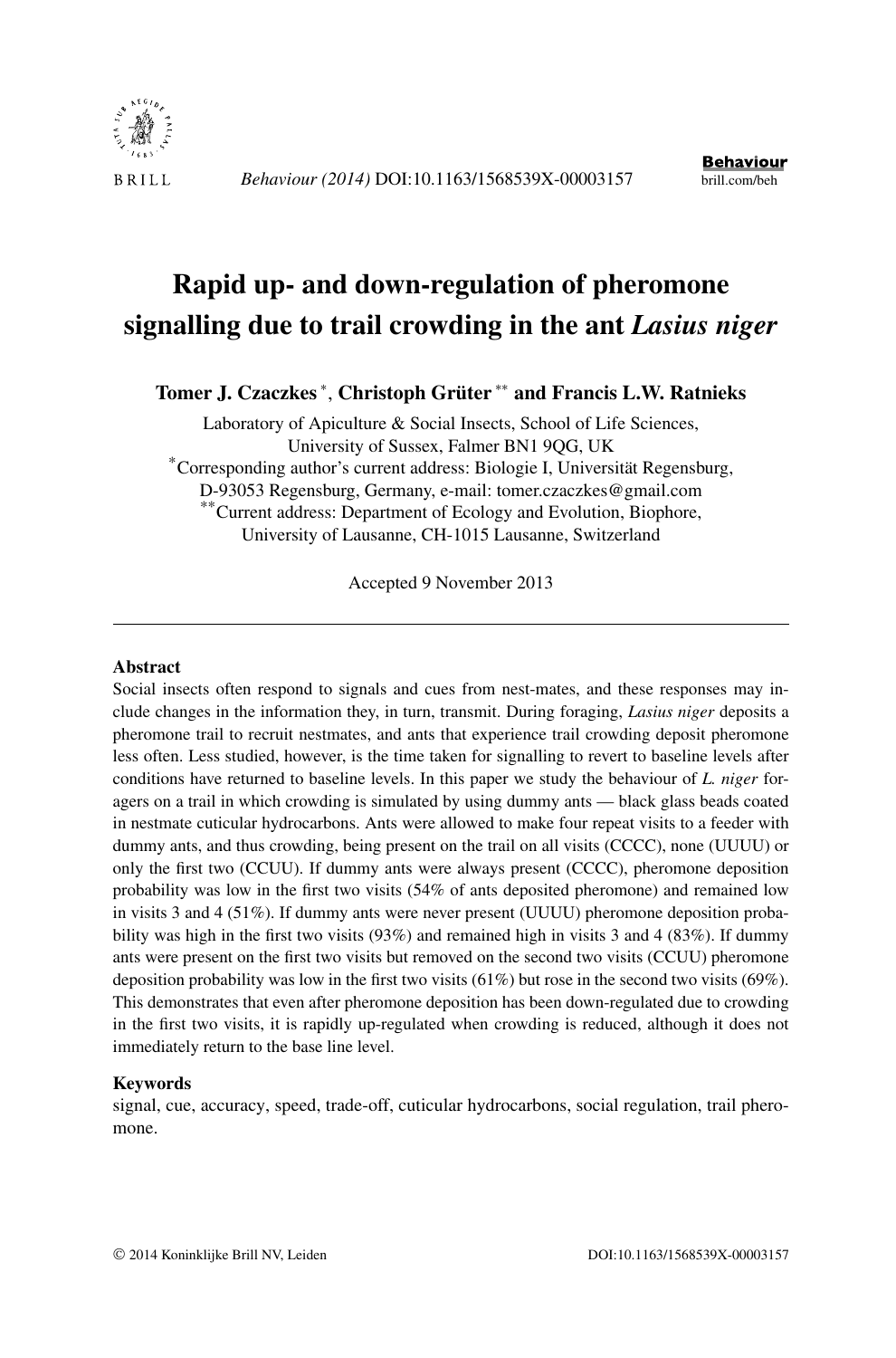# **1. Introduction**

Social organisms need to appropriately respond to information from group members. This is exemplified in the organisation of social insects, where the colony responds collectively to changes in the environment or to changing colony needs (Hölldobler & Wilson, 2009). Such collective responses may be caused by individuals collecting information about colony needs directly and responding accordingly. For example, scouts from starved *Lasius niger* colonies deposit more trail pheromone than scouts from well fed colonies when encountering large amounts of food (Mailleux, 2006), and ants in starved nests are more likely to be successfully recruited (Cassill, 2003; Mailleux et al., 2011). Western Honey bees *Apis mellifera* are able to both up- and down-regulate the tasks of nectar receiving and foraging in response to changes in the amount of nectar available (Kirchner, 1993; Nieh, 1993; Seeley, 1995; Anderson & Ratnieks, 1999).

Regulation of social insect foraging systems is complex, with individuals modulating their behaviour depending on information from nest mates, gathered both from signals and cues. A signal is way of conveying information specially evolved for that purpose, while a cue conveys information but did not evolve to do so, and may be not even under selection (Seeley, 1989). In the honey bee, regulation of the foraging system involves both direct signals (e.g., foragers make waggle dances to recruit additional foragers and tremble dances to recruit additional nectar receivers) and cues (nectar foragers experiencing short time delays or many simultaneous receivers during unloading are more likely to make waggle dances, while those experiencing long delays and few receivers are more likely to make tremble dances) (Seeley, 1995; Anderson & Ratnieks, 1999; Farina, 2000; De Marco, 2006; Grüter & Farina, 2009). Ant foragers, and the colony's whole foraging system, also respond to both cues and signals, and signals may have more than one effect. Trail pheromones are signals with multiple effects. Similarly to the honey bee waggle dance, these include up-regulating the number of foragers and directing recruits to the resource (Wilson, 1962; Hangartner, 1969). In addition, trail pheromones can also act as a reassurance signal, allowing faster walking and route memorisation (Van Vorhis Key et al., 1981; Beckers et al., 1992; Czaczkes et al., 2011, 2012b). As in the honey bee, regulation of the foraging system is complex, with the production and responses to the main recruitment signal, trail pheromone, themselves being affected by both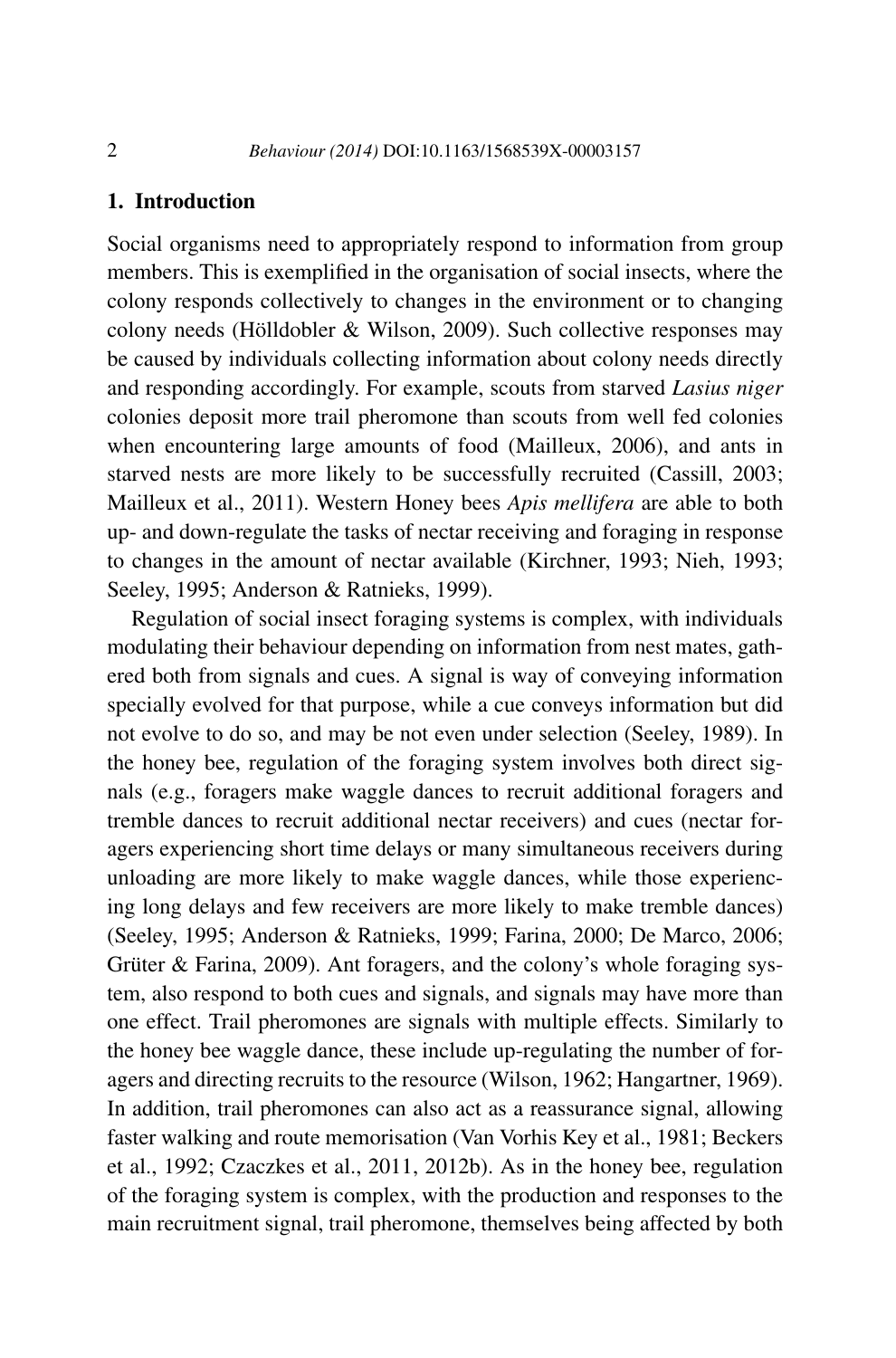cues and other signals. For example, the response of *L. niger* workers in the nest to trail pheromone is affected by hunger, with starved workers responding to lower pheromone levels than satiated workers (Mailleux, 2006). The amount of pheromone deposited by ants is also regulated according to several factors. Workers feeding at a low-molarity sucrose feeder deposit less pheromone than those feeding at high-molarity feeders (Beckers et al., 1990, 1993; Reid et al., 2013). The volume of food ingested, food type, presence of brood in the nest, and the amount of pheromone on the trail also affect pheromone deposition (Mailleux et al., 2000, 2003; Portha et al., 2004; Czaczkes et al., 2012b).

*L. niger* foragers have also been shown to reduce pheromone deposition on crowded trails (Czaczkes et al., 2013), which may have important implications for colony-level control of foraging and maintenance of foraging flexibility (Czaczkes, data not shown). However, no information is available on possible up-regulation of pheromone deposition when crowding levels reduce. Indeed, it has been claimed that individual *L. niger* foragers rarely up-regulate pheromone deposition after down regulation (Beckers et al., 1992). The speed of response to a cue or its absence is likely traded-off against accuracy or appropriateness of the response, and thus the response speed may also inform us about whether speed or accuracy are more important for ants when deciding whether to respond to crowding (Chittka et al., 2009). This experimental study determined whether, and if so how rapidly, foraging *L. niger* workers up-regulate trail pheromone deposition after a brief experience of trail crowding that caused down-regulation.

# **2. Materials and methods**

# *2.1. Housing and maintenance of the ants*

Colonies of the black garden ant, *Lasius niger*, were collected on the University of Sussex campus and housed in plastic foraging boxes (40  $\times$  30  $\times$ 20 cm) with a layer of plaster of Paris on the bottom. Each box contained a circular plaster nest (14 cm diameter, 2 cm high). Colonies were queenless with 500–1000 workers and small amounts of brood. Colonies were fed three times per week with Bhatkar diet, a mixture of egg, agar, honey and vitamins (Bhatkar & Whitcomb, 1970). Colonies were deprived of food for four days prior to each trial to give high and consistent motivation for foraging and recruitment. Water was provided ad libitum.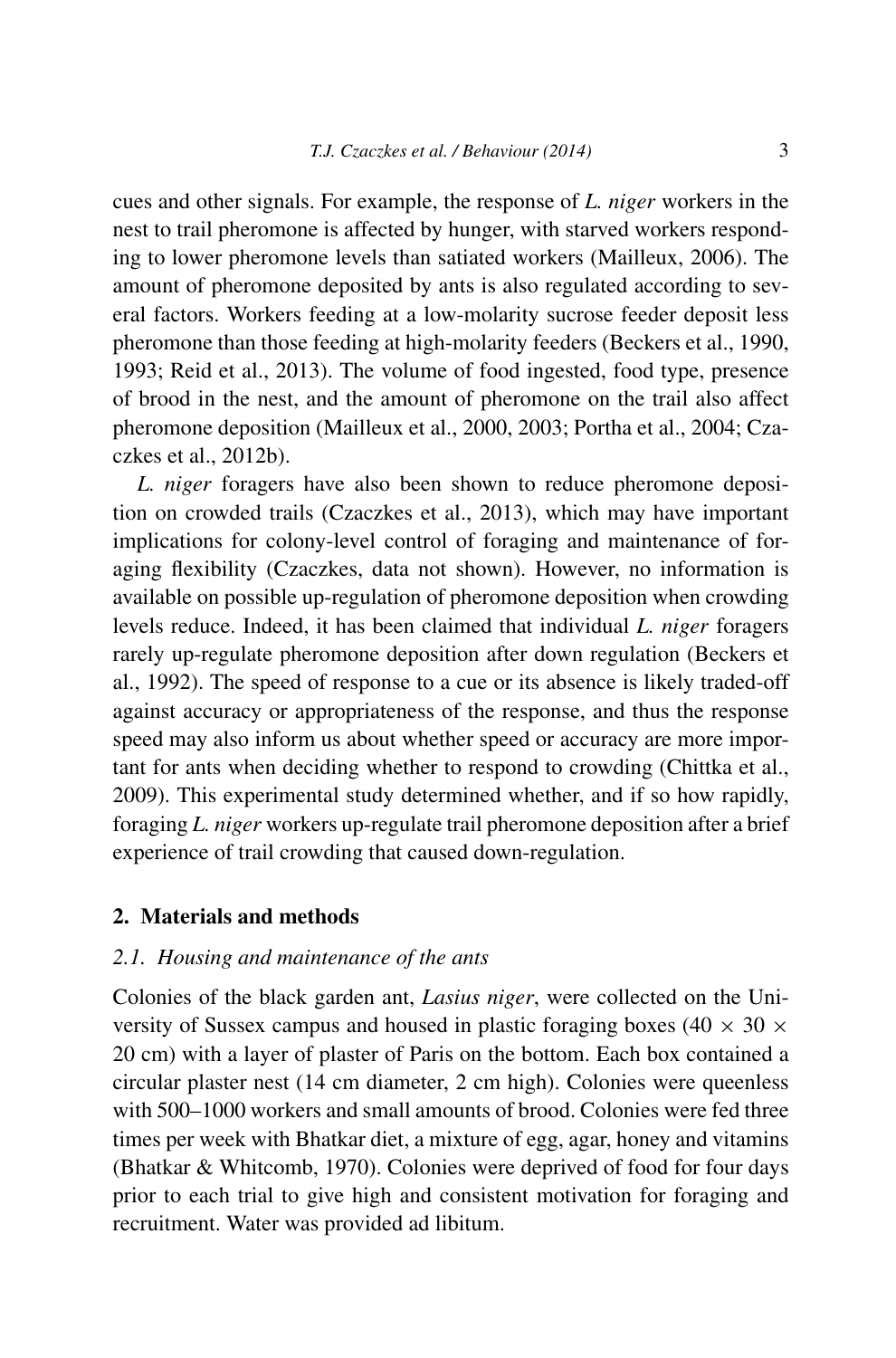## *2.2. Experimental method*

Crowding on a foraging trail from the nest to a food source was simulated by using dummy ants. These were black glass beads coated in nest mate cuticular hydrocarbons (CHCs), prepared as described in Czaczkes et al. (2013). Glass beads coated in cuticular hydrocarbons have been used successfully in studies on ants, including *L. niger*, to mimic both nest mates (Greene & Gordon, 2003; Ozaki et al., 2005; Czaczkes et al., 2013) and non-nest mates (Wagner et al., 2000; Ozaki et al., 2005). Cuticular hydrocarbons are sufficient to elicit appropriate behavioural responses from ants in a variety of contexts, including nest mate recognition and foraging (Lahav et al., 1999; Ozaki et al., 2005; Greene & Gordon, 2007; Martin et al., 2008). Pheromone deposition in *L. niger* was down-regulated when foragers encountered CHCcoated beads, and this effect is stronger if the beads are black rather than clear (Czaczkes et al., 2013).

Immediately prior to each trial 10 workers from the test colony were removed from the nest, chilled for 2 min at  $-20^{\circ}$ C, and placed in a glass vial containing 500  $\mu$ l pentane for 10 min to allow the CHCs to dissolve. The dead ants were then removed. The resulting solution was then dripped over 10 black glass beads (diameter 2.5 mm, height 1 mm; KnorrPrandell, Lichtenfels, Germany) in  $2.5-\mu$ l drops until all the solution had been used.

A 20-cm-long, 0.5-cm-wide plastic walkway covered in printer paper was connected to the test colony via a drawbridge and led to a circa 200 *μ*l drop of 1 M sucrose solution on a plastic feeding platform. Ten CHC-coated beads were placed on the walkway at 2-cm intervals, beginning 0.5 cm from the side of the walkway nearest the nest. A single ant was then allowed onto the walkway. As the ant was feeding from syrup drop it was marked with a dot of acrylic paint on the abdomen, and allowed to return to the nest, and then allowed to make one return trip to the feeder. *L. niger* walk with their antennae spread circa 4 mm apart. The beads were 2.5 mm wide. As a result, ants walking on the 5-mm-wide walkway made antennal contact with most of the beads. The beads were then removed, and the ant was allowed to make two more journeys to and from the feeder. Thus, each ant made two 'crowded' then two 'uncrowded' trips (CCUU). The pheromone deposition behaviours performed by each ant on each journey were counted. Pheromone deposition in *L. niger* is a stereotyped behaviour, involving the ant pausing for circa 0.2 s and pressing the tip of its abdomen against the substrate (Beckers et al., 1993), and is easily seen by eye. To control for possible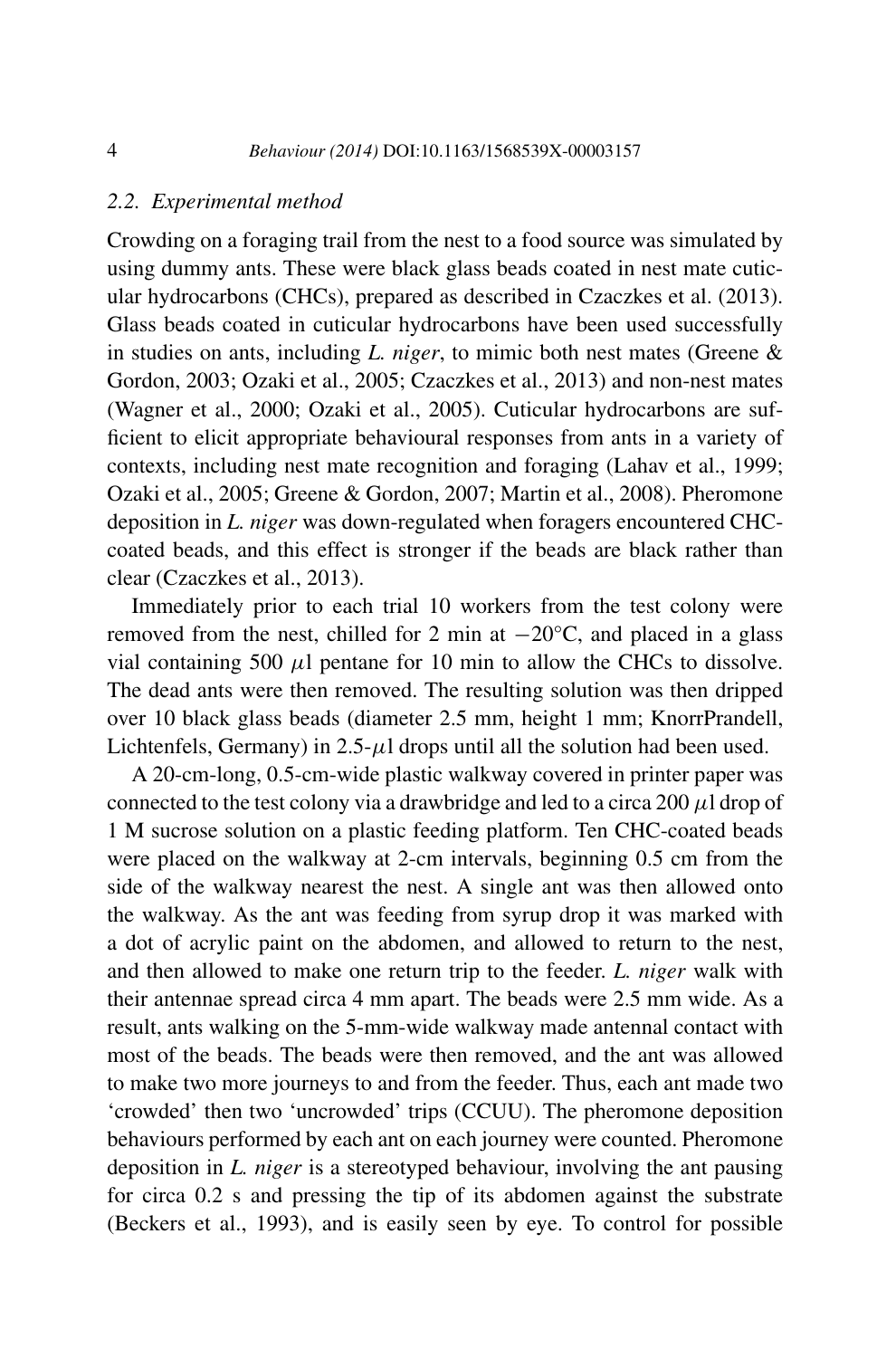changes in deposition behaviour on visits three and four we also tested ants when marked beads were present during all visits to the feeder (CCCC) or none (UUUU). Treatment orders were pseudo-randomised, and each ant was removed from the colony after testing to avoid pseudo-replication. The paper overlay was exchanged, and the runway cleaned with ethanol, after every ant tested. Four ants from each colony ( $N = 10$  colonies) were tested on every treatment.

#### *2.3. Statistical analysis*

Data were analysed using generalised linear mixed models (GLMM) in the statistical package R 2.9.2 (R Development Core Team, 2009). GLMMs were chosen as they can incorporate continuous variables, categorical variables, and random effects in a single model (Zuur et al., 2009). Models were fitted using the lmer function (Bates et al., 2007). Model selection followed Zuur et al. (2009): we first constructed a saturated model, including all predictor variables we had an a priori reason for testing (treatment, number of visits (1– 4), experiment half (first, second), and all interactions between them). The colony test ants were from and the identity of each ant were added as random effects, so as to control for possible consistent differences between ants and colonies, and non-independence of data. Random effect structures, the way in which the randomness of a random effect is modelled, were explored and competing models compared by directly comparing their Akaike Information Criterion scores (AIC). Non-significant random effects were removed. We then explored the significance of fixed effects, and removed non-significant effects and interactions. Binomial data, whether ants deposited pheromone or not, were analysed using a binomial distribution with a loglit link function, and count data (the number of pheromone depositions per ant) were modelled on using a Poisson distribution. All *p*-values presented are adjusted using the Benjamini–Hochberg correction (Benjamini & Hochberg, 1995) to account for multiple testing.

# **3. Results**

We tested whether sequence treatment (CCCC, CCUU or UUUU), position within a trial (first half, visits 1 and 2; second half, visits 3 and 4), and their interaction affected the proportion of ants performing at least one pheromone deposition. We found a significant interaction between treatment and trial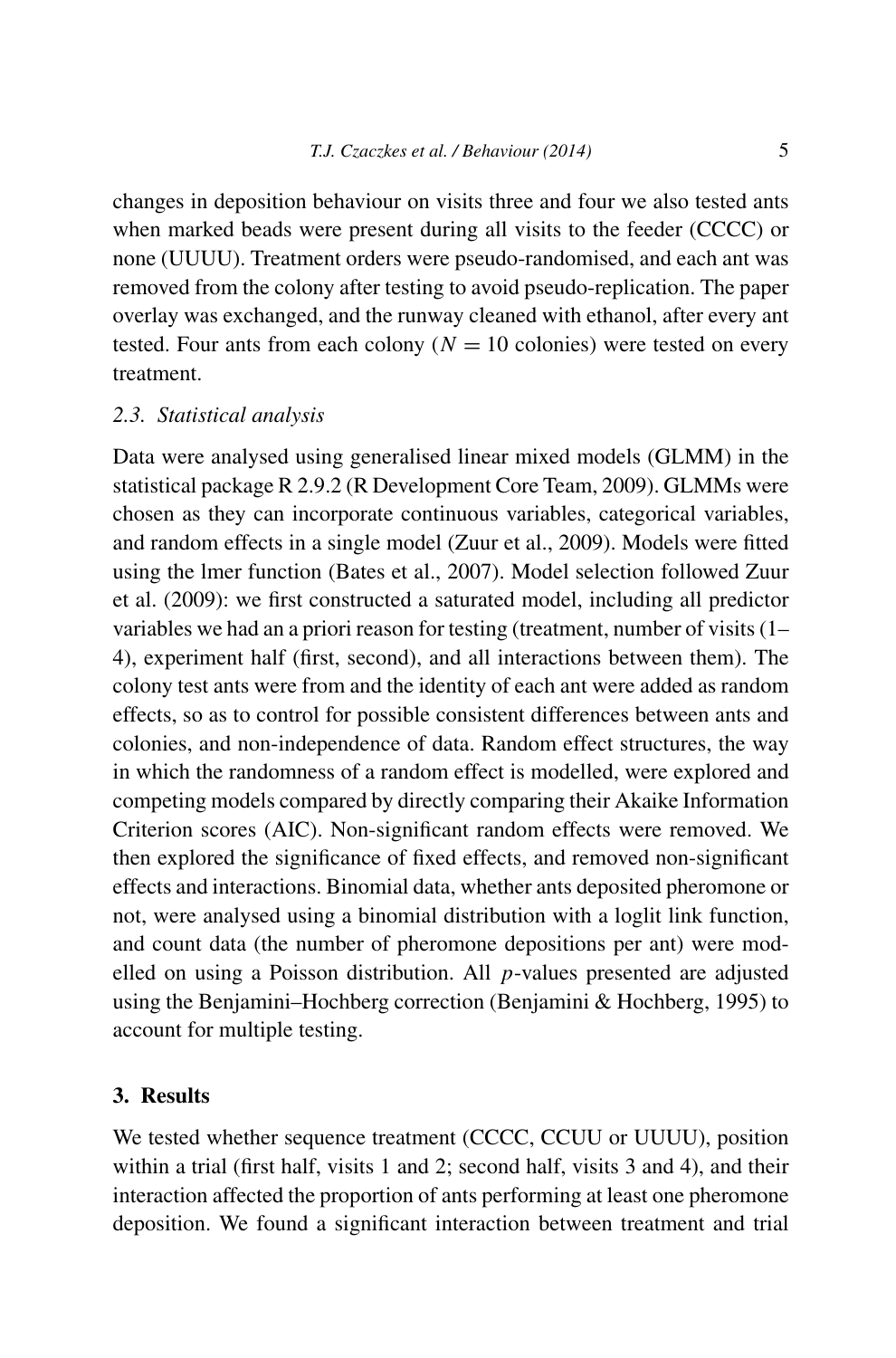half  $(Z = -3.247, p = 0.0035)$ . In the first half of the trial, ants on the CCCC and CCUU sequences were equally likely to deposit pheromone (54% vs 61% in the CCCC and CCUU trial, respectively,  $Z = 3.86$ ,  $p = 0.4$ ), but in the second half of the CCCC sequence ants were less likely to deposit pheromone than CCUU ants  $(51\% \text{ vs } 69\%, Z = -2.26, p = 0.0358)$  (Figure 1A). Conversely, in the first half of the trial, ants in the UUUU sequence were more likely to deposit pheromone than ants in CCUU (93% vs 61%,  $Z = 3.862$ ,  $p = 0.00034$ ) (Figure 1A). This shows that crowding reduces trail pheromone laying, as expected. In the second half of the trials, there is a non-significant, but borderline, trend towards more pheromone deposition in UUUU ants than the CCUU ants (83% vs 69%,  $Z = 1.933$ ,  $p = 0.053$ ). This suggests a residual effect of crowding even after the crowding stops.

However, comparing within treatments between the first and second half of the trial gives less clear results. Under CCUU, there is a non-significant trend towards more ants performing at least one pheromone deposition in the final two trips ( $Z = 1.907$ ,  $p = 0.0709$ ), which is not significant even without correction for multiple testing ( $p = 0.0565$ ). There is no difference in deposition likelihood between the first and second halves of the CCCC trials ( $Z = -0.704$ ,  $p = 0.555$ ). However, the probability of an ant depositing pheromone is significantly reduced in the second half of the UUUU treatment compared to the first  $(Z = -2.575, p = 0.010)$ . These results are in line with previous research showing that depositing rates decrease in later visits (Beckers et al., 1992). Thus, the similarity between the second halves of the CCUU and UUUU treatments are probably due to a combination of a reduction in deposition likelihood in the UUUU treatment, as well as to an increase in deposition likelihood in the second half of the CCUU treatment.

We also analysed the number of pheromone depositions performed by ants in trips with at least one pheromone deposition (i.e., excluding trips where no pheromone was deposited). Of the ants that did deposit pheromone, there was no difference in the number of pheromone depositions between the CCCC and CCUU treatment in either half of the trials (first half  $Z = 0.379$ ,  $p =$ 0*.*705, second half *Z* = −1*.*097, *p* = 0.273) (Figure 1B). More pheromone was deposited by depositing ants in the UUUU treatment than in the CCUU treatment in the first half of the trials  $(Z = 4.53, p < 0.0001)$ , but not in the second half  $(Z = 1.442, p = 0.224)$ . When comparing the number of pheromone depositions within treatments, we find that more pheromone is deposited on the second half of the CCUU treatment than the first  $(Z =$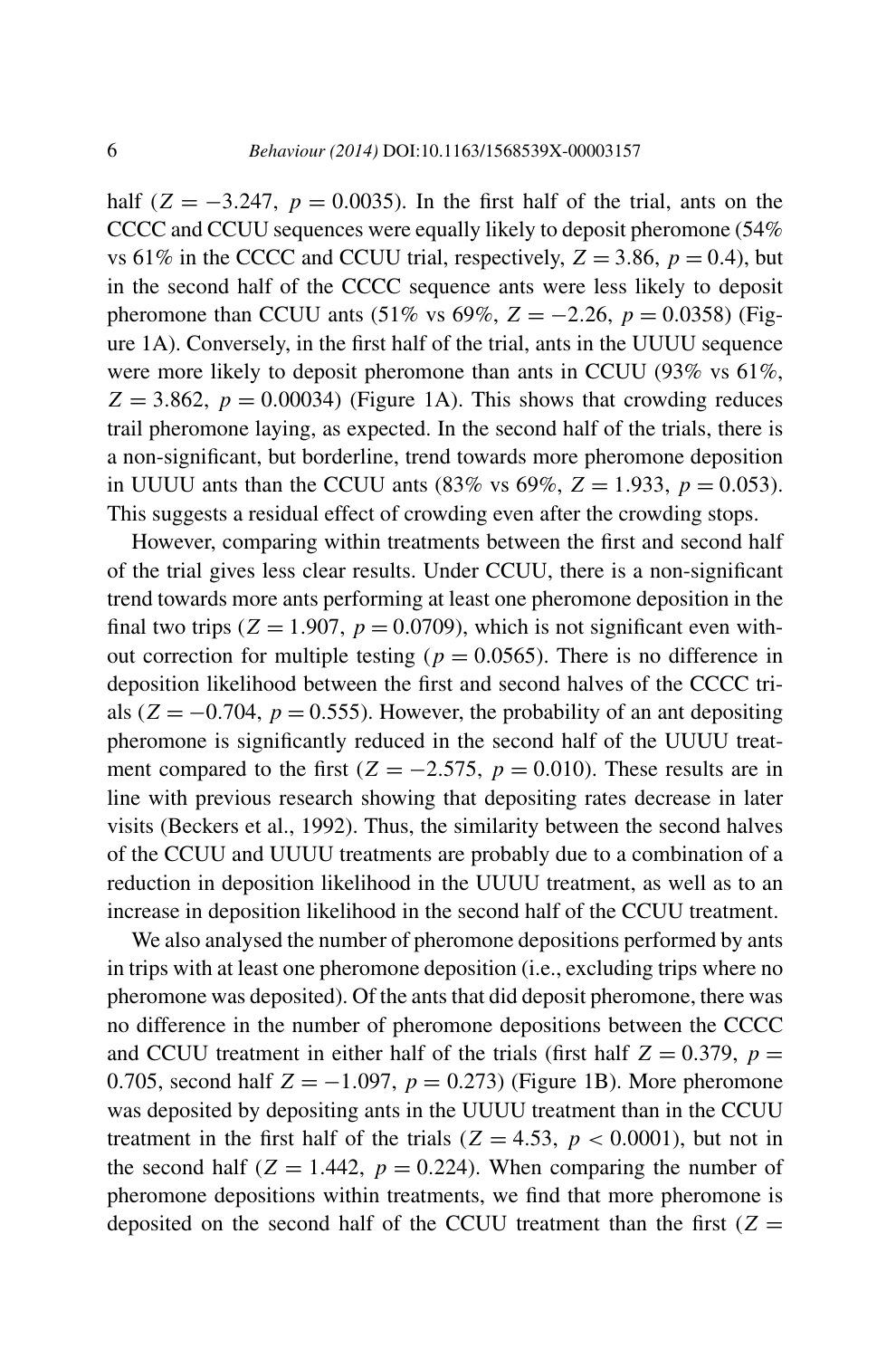

**Figure 1.** (A) Proportion of ants depositing pheromone and (B) pheromone depositions per ant depositing pheromone on either the first two visits (first half) or the last two visits (second half) of ants to a feeder. The path to the feeder contained either black beads covered in CHC during all four visits (CCCC), never contained any beads in any of the visits (UUUU), or contained beads for the first two trips, but not the last two trips (CCUU). Symbols signify means, bars signify 95% C.I.  $N =$  total number of ants from which the data for each group was taken. *N* values vary in B as not all ants deposited pheromone on each visit to or from the feeder, and those that did not are excluded from this analysis. Different letters signify significant differences using GLMM (see results). In panel A,  $c^*$  indicates a borderline nonsignificant difference between from CCUU and UUUU in the second half of the trials ( $p =$ 0*.*0709 with correction for multiple-testing), and also a borderline non-significant difference  $(p = 0.0532$  with correction for multiple testing) between UUUU in the second half of the trials and CCUU in the first half of the trials.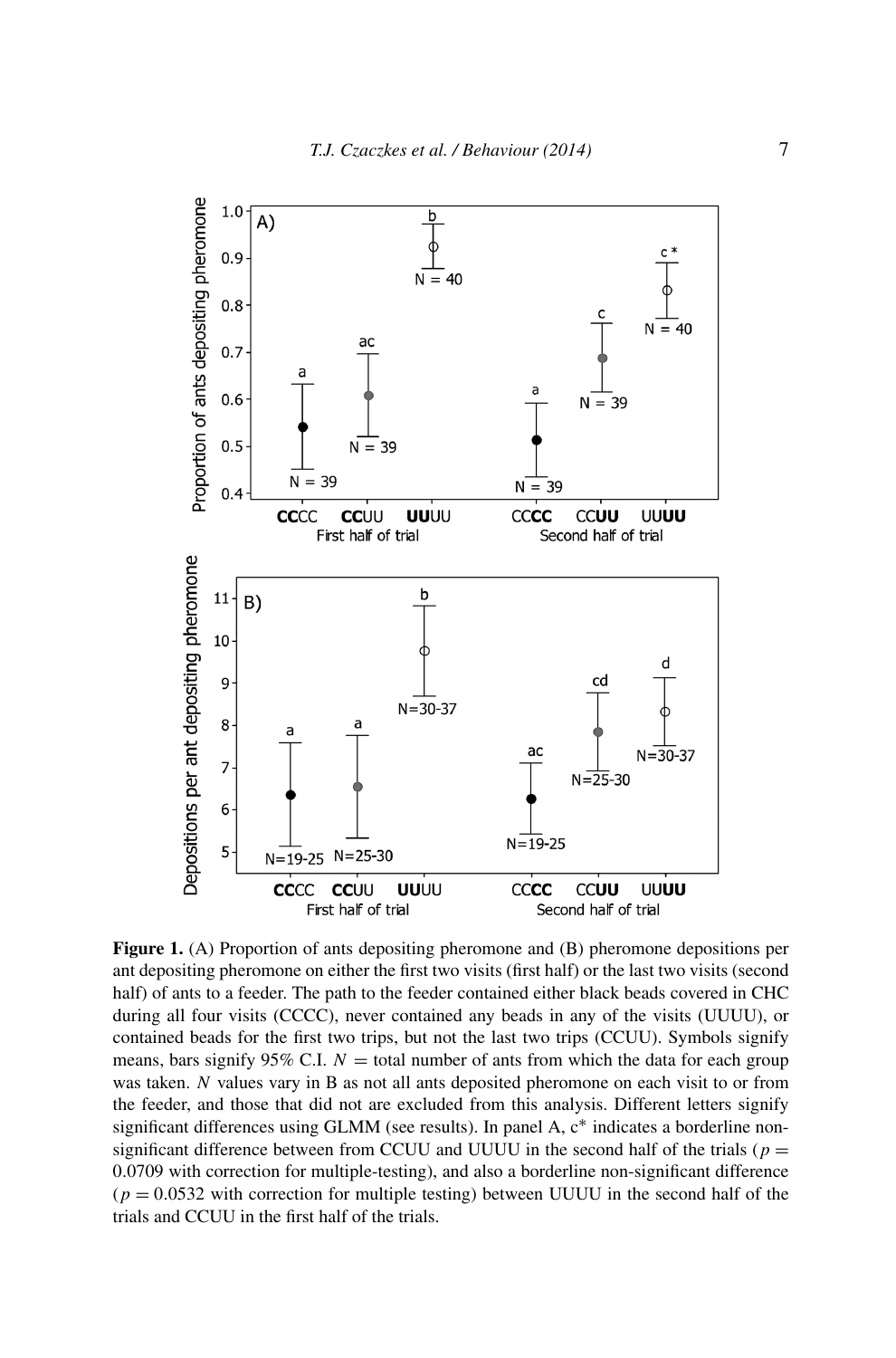3.566,  $p = 0.000362$ ). There is no difference in pheromone depositions between the two halves of the CCCC trials  $(Z = -0.319, p = 0.75)$ . Less pheromone is deposited on the second half of the UUUU trials ( $Z = -3.822$ ).  $p = 0.00013$ ). Deposition rates are significantly different between CCCC and UUUU in both halves of the trial (first half  $Z = 4.029$ ,  $p < 0.0001$ , second half  $Z = 2.46$ ,  $p = 0.0211$ .

#### **4. Discussion**

As expected from previous research, crowding on a foraging trail reduced pheromone deposition (Czaczkes et al., 2013). However, foraging workers that had reduced pheromone deposition due to trail crowding responded rapidly to the absence of trail crowding by increasing their pheromone deposition probability on the first two uncrowded trips they made. Although this response was rapid, pheromone deposition probabilities did not seem to return to baseline uncrowded levels, although the difference between the baseline level and the 're-up-regulated' level was not significant. A similar pattern can be seen in the number of depositions made by pheromone-laying ants, with pheromone deposition rates in the second half of the CCUU treatment being more similar to the UUUU treatment than the CCCC treatment. A confounding factor is the reduction in pheromone deposition probability and number of pheromone depositions between the first and second half of the experiment, which is noticeable in the UUUU treatment. This reduction in pheromone deposition is likely due to a build-up of trail pheromone on the apparatus, as high levels of pheromone on a substrate cause *L. niger* forgers to reduce their pheromone deposition (Beckers et al., 1992; Czaczkes et al., 2012b).

The reduction in pheromone deposition in response to trail crowding demonstrated here and in Czaczkes et al. (2013) may play several roles in the organisation of ant foraging. First, it may prevent the wasting of pheromone when recruitment is already well underway, although no data on the metabolic cost of pheromone production is available. Second, it may allow ant colonies to maintain foraging flexibility. Due to positive-feedback during mass recruitment in ants (Wilson, 1962; Beckers et al., 1990), trails to food sources can rapidly become very strong. This has a tendency to cause colonies to focus on one food source while neglecting others, and to prevent colonies switching from an earlier discovered food source to a later discovered source of higher quality. Both of these effects have been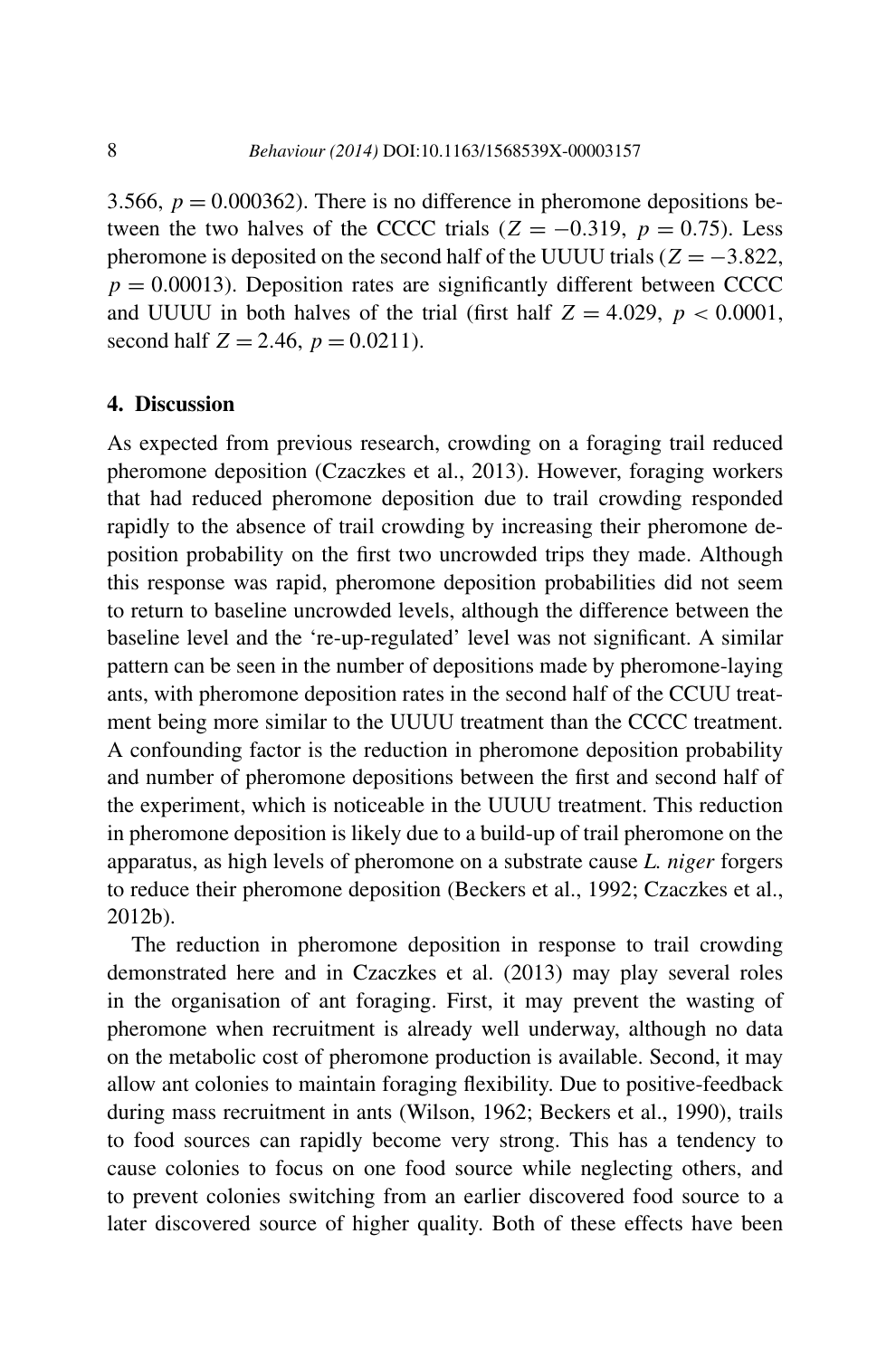demonstrated in simulations and laboratory experiments (Goss et al., 1989; Beckers et al., 1990; Nicolis & Deneubourg, 1999; Sumpter & Beekman, 2003; Grüter et al., 2012). However, this seems maladaptive, and this pattern, to our knowledge, seems not to have been reported in the field. Indeed, *L. niger* colonies can be seen foraging on multiple food sources simultaneously (Dreisig, 1988; Devigne & Detrain, 2005), which may be at least in part due to crowding at the food source (Dreisig, 1988; Grüter et al., 2012). Simulations have shown that reduced recruitment on heavily used trails can play an important role in allowing ants to switch their foraging effort to newly discovered, higher quality food sources (Czaczkes, data not shown). Lastly, the reduction of recruitment on crowded paths may allow ant traffic to be re-routed around areas experiencing heavy traffic. Other methods based on U-turning and jostling (Dussutour et al., 2004, 2006) may also play a role in traffic re-routing, but the reduction of recruitment due to crowding may allow such a re-routing when the traffic bottleneck occurs at a distance from the point where the alternative routes diverge.

Crowding at a food source does not cause a reduction in trail pheromone deposition (Grüter et al., 2012). This strengthens the suggestion that the response to trail crowding plays its main role in regulating traffic flow on the trail itself, rather than in regulating the total number of ants recruited. Crowding on the trail may also be subject to less variation than crowding at the food source, if ants spend longer travelling to and from a food source than at the food source. Furthermore, overcrowding at the food is absolute: having ants queuing to feed would not increase the overall food return rate. If the food source is uncrowded but the trail is, crowding on the trail can be reduced by routing some ants via a longer route, and would still result in a net increase in food return rate (Dussutour et al., 2006). These two types of crowding are thus disconnected to some degree, and stem from different causes. It is then perhaps not surprising that ants respond to them in different ways. Lastly, responding directly to trail crowding may give more up-to-date information (Howard et al., 1996). An ant may experience little crowding at the food source, but encounter many ants on its' return journey, suggesting that the food source will soon be crowded, and that further recruitment is not necessary. On the other hand, crowding levels at the food source should provide more precise information on how many ants are needed to fully exploit the food source. The responses of ants at the food source and on the trail are not necessarily the same, as these are quite separate parts of the system, each with their own properties and challenges. The organisation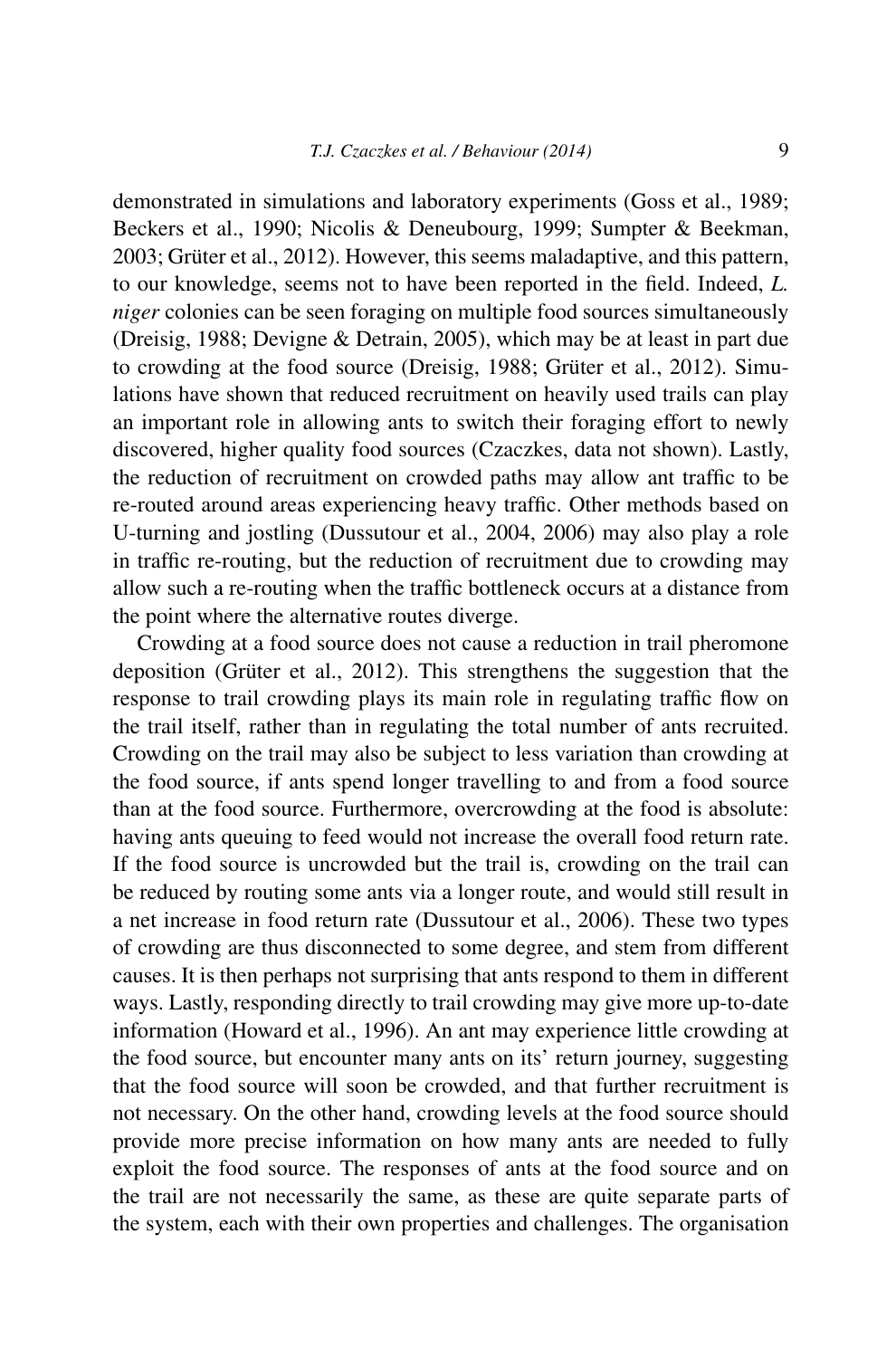of a foraging trail is based on individual responses, and these individual responses are location specific.

Both the response to crowding, and the response to a sudden lack of crowding, are very rapid. This is at first glance surprising, as the foraging system is likely to suffer from a high degree of stochasticity, since there is no reason to expect the ants using a trail to be evenly spaced, and indeed recruitment in the nest may cause ants to leave the nest in waves. Thus, if by chance a forager experiences many head-on encounters during a foraging trip on an otherwise underused trail it may reduce its pheromone deposition inappropriately. Conversely, if a forager experiences few head-on encounters during a foraging trip on an otherwise busy trail it may inappropriately maintain pheromone deposition. However, recruitment and foraging in many ants including *L. niger* is a group activity, and thus the appropriate level at which to examine collective behaviours is the collective response. While each ant responds individually to the crowding level they sense, their response is made either by strengthening or not strengthening the pheromone trail, which is a pooled social information source available to all foragers on the trail. While each ant samples the trail once, and responds appropriately, the collective response of the colony to crowding levels on the trail is a result of the integrated sampling of many ants over an extended period of time. The time over which the information is integrated is an aspect of how rapidly the trail pheromone decays. Thus, individual ants respond rapidly to crowding (and other environmental changes) by up or down regulating pheromone deposition (Czaczkes et al., 2013) but colony-level information sources integrate information over a longer time-frame. However, individual social insects may also respond very slowly in some situations: honey bees may repeatedly return to unproductive feeders for up to a week before abandoning a feeding location (Al Toufailia et al., 2013b). Social insects can also respond to highly stochastic cues by increasing measurement effort: for example, honey bee waggle-dances from more distant food sources show more scatter in angular information, and so dance-followers respond by increasing dance-following duration, i.e., sampling time (Al Toufailia et al., 2013a).

Integrating response to environment changes over different time scales can provide flexibility in the short term and robustness in the longer term (Flack, 2012; Pinter-Wollman et al., 2013). *L. niger* colonies can in fact react to trail use levels by changing pheromone deposition rates on three different timeframes. The response to crowding levels described here and in Czaczkes et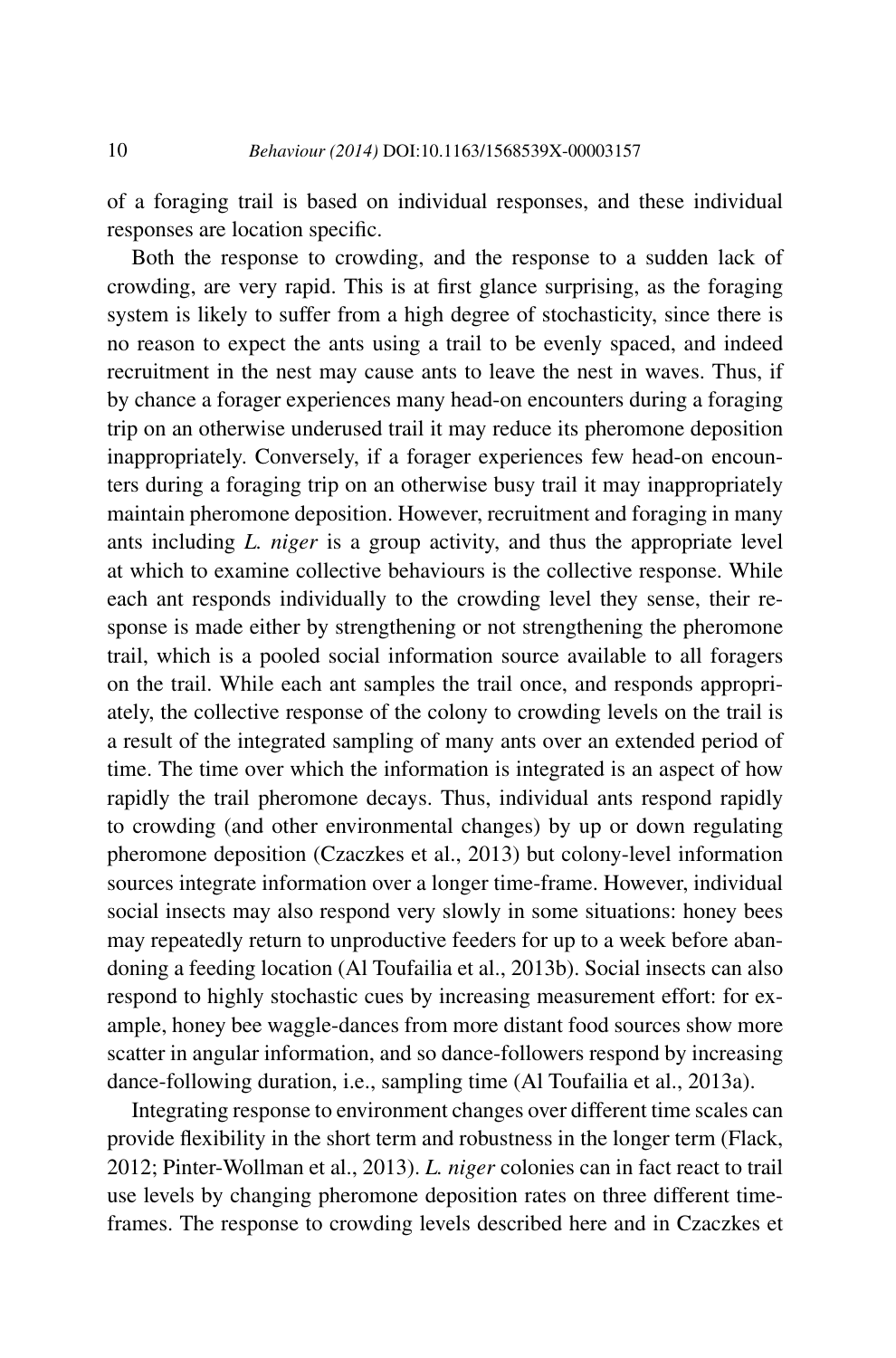al. (2013) is the most rapid, and leads to almost immediate changes in behaviour. The response of foragers to trail pheromone levels, wherein on paths strongly marked with pheromone trail recruitment is suppressed (Beckers et al., 1992; Czaczkes et al., 2012b), is intermediate in timing. This response is modulated according to variation over tens of minutes or hours, as set by the evaporation rate of the pheromone (Beckers et al., 1993; Evison et al., 2008). Lastly, *L. niger* foragers also adjust their pheromone deposition behaviour according to home-range marking levels. Home-range markings in *L. niger* are cuticular hydrocarbons laid down passively over a surface as an ant walks (Yamaoka & Akino, 1994; Devigne & Detrain, 2002). They are non-volatile, and so are likely stable over many hours or days. The pheromone-deposition response of foraging ants to home-range markings is complex, and related both to the presence of trail pheromone markings and the travelling direction (to or from the nest) of the forager (Devigne et al., 2004; Czaczkes et al., 2011, 2012a). These three complementary components have similar roles, but integrate information over very different time periods. This may be analogous to the way the mammalian brain uses both a rapid but inaccurate mechanism and a slow but accurate mechanism to make decisions (Carpenter & Williams, 1995; Trimmer et al., 2008). Such mechanisms are likely to interact with each other to produce an appropriate response based on information integrated over an appropriate time frame (Trimmer et al., 2008).

#### **Acknowledgements**

T.C. was supported by a Biotechnology and Biological Sciences Research Council (BBSRC) studentship (BB/D526888/1). C.G. was supported by a postdoctoral fellowship from the Swiss National Science Foundation (SNSF grant no. PA00P3 129134). We would like to thank Marie-Claire Cammaerts and an anonymous referee for comments on an earlier version of this manuscript.

## **References**

- Al Toufailia, H., Couvillon, M.J., Ratnieks, F.L.W. & Grüter, C. (2013a). Honey bee waggle dance communication: signal meaning and signal noise affect dance follower behaviour. — Behav. Ecol. Sociobiol. 67: 549-556.
- Al Toufailia, H., Grüter, C. & Ratnieks, F.L.W. (2013b). Persistence to unrewarding feeding locations by honeybee foragers (*Apis mellifera*): the effects of experience, resource profitability and season. — Ethology 119: 1096-1106.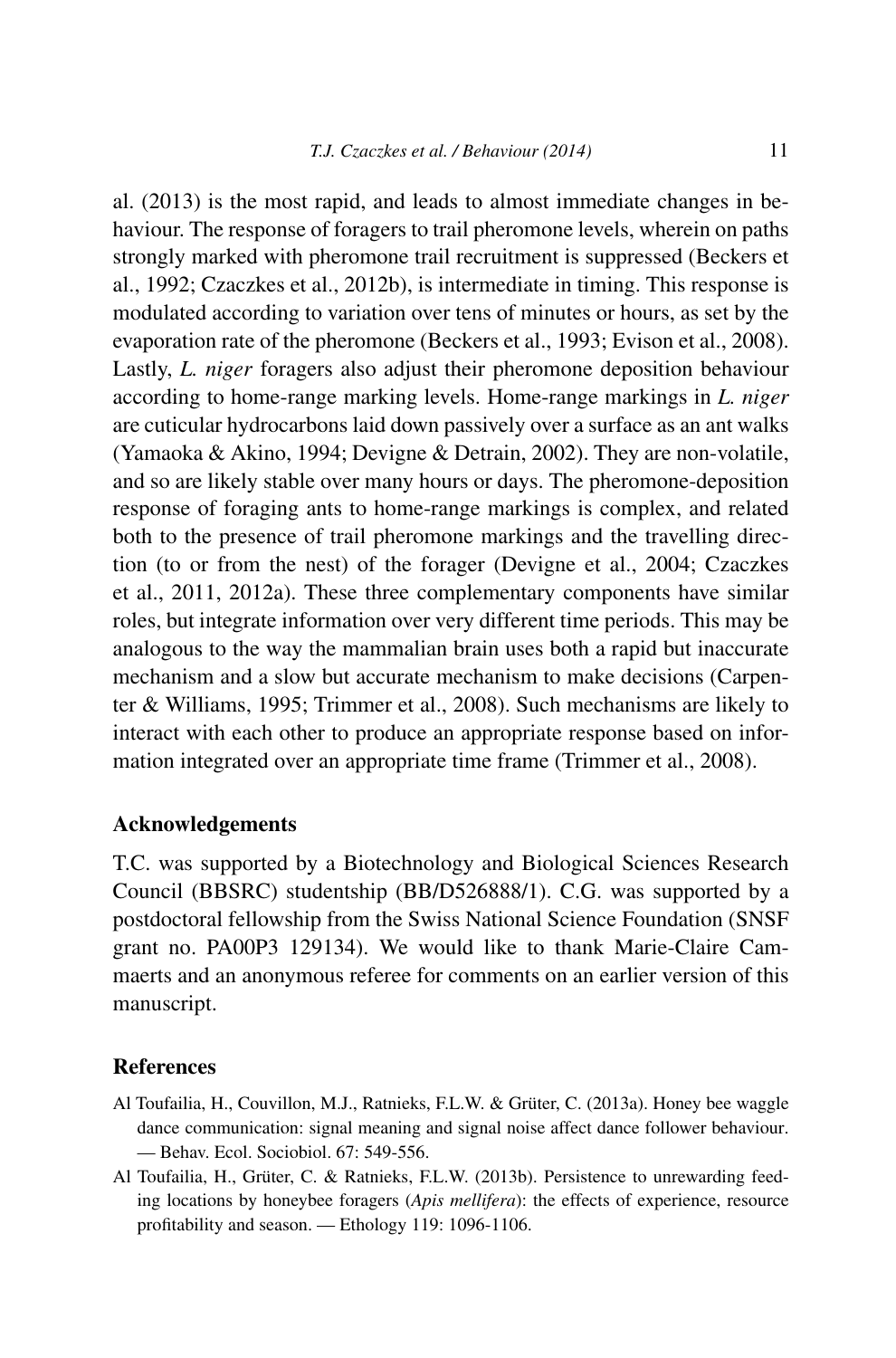- Anderson, C. & Ratnieks, F.L.W. (1999). Worker allocation in insect societies: coordination of nectar foragers and nectar receivers in honey bee (*Apis mellifera*) colonies. — Behav. Ecol. Sociobiol. 46: 73-81.
- Bates, D., Sarkar, D., Bates, M.D. & Matrix, L.T. (2007). The lme4 package. Linear mixedeffects models using S 4. Available online at: http://cran.r-project.org/web/packages/lme4/ index.html
- Beckers, R., Deneubourg, J. & Goss, S. (1992). Trail laying behaviour during food recruitment in the ant *Lasius niger* (L.). — Insect Soc. 39: 59-71.
- Beckers, R., Deneubourg, J.L. & Goss, S. (1993). Modulation of trail laying in the ant *Lasius niger* (Hymenoptera: Formicidae) and its role in the collective selection of a food source. — J. Insect Behav. 6: 751-759.
- Beckers, R., Deneubourg, J.L., Goss, S. & Pasteels, J.M. (1990). Collective decision making through food recruitment. — Insect Soc. 37: 258-267.
- Benjamini, Y. & Hochberg, Y. (1995). Controlling the false discovery rate: a practical and powerful approach to multiple testing. — J. Roy. Stat. Soc. Ser. B: Methodol. 57: 289- 300.
- Bhatkar, A. & Whitcomb, W.H. (1970). Artificial diet for rearing various species of ants. Fla. Entomol. 53: 229-232.
- Carpenter, R.H.S. & Williams, M.L. (1995). Neural computation of log likelihood in control of saccadic eye movements. — Nature 377: 59-62.
- Cassill, D. (2003). Rules of supply and demand regulate recruitment to food in an ant society. — Behav. Ecol. Sociobiol. 54: 441-450.
- Chittka, L., Skorupski, P. & Raine, N.E. (2009). Speed-accuracy tradeoffs in animal decision making. — Trends Ecol. Evol. 24: 400-407.
- Czaczkes, T.J., Grüter, C., Jones, S.M. & Ratnieks, F.L.W. (2011). Synergy between social and private information increases foraging efficiency in ants. — Biol. Lett. 7: 521-524.
- Czaczkes, T.J., Grüter, C., Jones, S.M. & Ratnieks, F.L.W. (2012a). Uncovering the complexity of ant foraging trails. — Commun. Integr. Biol. 5: 78-80.
- Czaczkes, T.J., Grüter, C. & Ratnieks, F.L.W. (2012b). Ant foraging on complex trails: route learning and the role of trail pheromones in *Lasius niger*. — J. Exp. Biol. 216: 188-197.
- Czaczkes, T.J., Grüter, C. & Ratnieks, F.L.W. (2013). Negative feedback in ants: crowding results in less trail pheromone deposition. — J. Roy. Soc. Interface, DOI:10.1098/ rsif.2012.1009
- De Marco, R.J. (2006). How bees tune their dancing according to their colony's nectar influx: re-examining the role of the food-receivers' 'eagerness'. — J. Exp. Biol. 209: 421-432.
- Devigne, C. & Detrain, C. (2002). Collective exploration and area marking in the ant *Lasius niger*. — Insect Soc. 49: 357-362.
- Devigne, C. & Detrain, C. (2005). Foraging responses of the aphid tending ant *Lasius niger* to spatio-temporal changes in aphid colonies *Cinara cedri*. — Acta Zool. Sin. 51: 161-166.
- Devigne, C., Renon, A. & Detrain, C. (2004). Out of sight but not out of mind: modulation of recruitment according to home range marking in ants. — Anim. Behav. 67: 1023-1029.
- Dreisig, H. (1988). Foraging rate of ants collecting honeydew or extrafloral nectar, and some possible constraints. — Ecol. Entomol. 13: 143-154.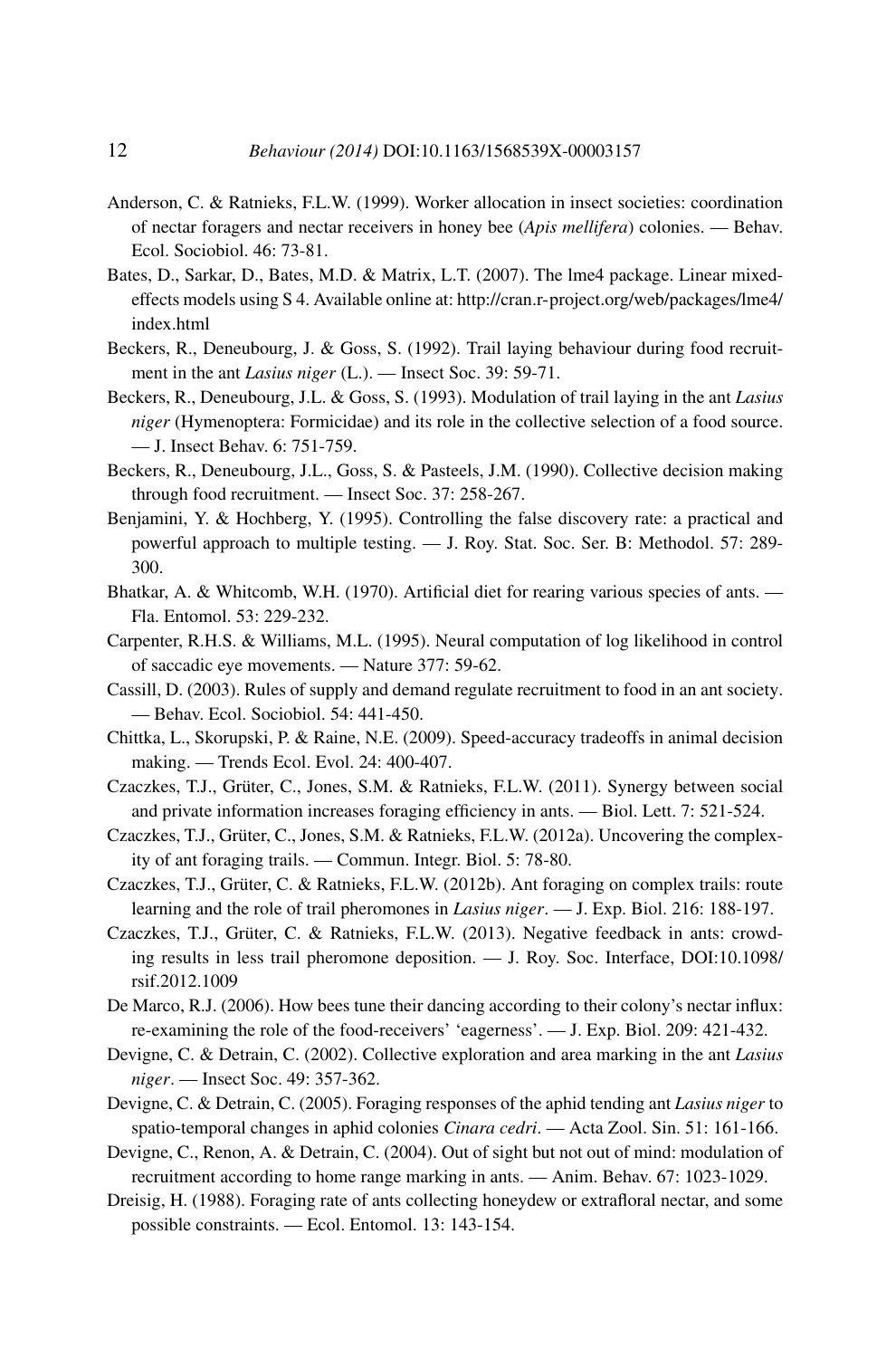- Dussutour, A., Fourcassie, V., Helbing, D. & Deneubourg, J.-L. (2004). Optimal traffic organization in ants under crowded conditions. — Nature 428: 70-73.
- Dussutour, A., Nicolis, S.C., Deneubourg, J.-L. & Fourcassié, V. (2006). Collective decisions in ants when foraging under crowded conditions. — Behav. Ecol. Sociobiol. 61: 17-30.
- Evison, S.E.F., Petchey, O.L., Beckerman, A.P. & Ratnieks, F.L.W. (2008). Combined use of pheromone trails and visual landmarks by the common garden ant *Lasius niger*. — Behav. Ecol. Sociobiol. 63: 261-267.
- Farina, W.M. (2000). The interplay between dancing and trophallactic behavior in the honey bee *Apis mellifera*. — J. Comp. Physiol. 186: 239-245.
- Flack, J.C. (2012). Multiple time-scales and the developmental dynamics of social systems. — Philos. Trans. R. Soc. B Biol. Sci. 367: 1802-1810.
- Goss, S., Aron, S., Deneubourg, J.L. & Pasteels, J.M. (1989). Self-organized shortcuts in the Argentine ant. — Naturwissenschaften 76: 579-581.
- Greene, M.J. & Gordon, D.M. (2003). Social insects: cuticular hydrocarbons inform task decisions. — Nature 423: 32.
- Greene, M.J. & Gordon, D.M. (2007). Interaction rate informs harvester ant task decisions. — Behav. Ecol. 18: 451.
- Grüter, C. & Farina, W.M. (2009). Past experiences affect interaction patterns among foragers and hive-mates in honeybees. — Ethology 115: 790-797.
- Grüter, C., Schürch, R., Czaczkes, T.J., Taylor, K., Durance, T., Jones, S.M. & Ratnieks, F.L.W. (2012). Negative feedback enables fast and flexible collective decision-making in ants. — PLoS One 7: e44501, DOI[:1](http://dx.doi.org/10.1371/journal.pone.0044501)0.1371/journal.pone.004450[1](http://dx.doi.org/10.1371/journal.pone.0044501)
- Hangartner, W. (1969). Orientierung von *Lasius fuliginosus* Latr. An Einer Gabelung der Geruchsspur. — Insect Soc. 16: 55-60.
- Hölldobler, B. & Wilson, E.O. (2009). The super-organism: the beauty, elegance, and strangeness of insect societies, 1st edn. — W.W. Norton, New York, NY.
- Howard, J.J., Henneman, L.M., Cronin, G., Fox, J.A. & Hormiga, G. (1996). Conditioning of scouts and recruits during foraging by a leaf-cutting ant, *Atta colombica*. — Anim. Behav. 52: 299-306.
- Kirchner, W.H. (1993). Vibrational signals in the tremble dance of the honeybee, *Apis mellifera*. — Behav. Ecol. Sociobiol. 33: 169-172.
- Lahav, S., Soroker, V., Hefetz, A. & VanderMeer, R.K. (1999). Direct behavioral evidence for hydrocarbons as ant recognition discriminators. — Naturwissenschaften 86: 246-249.
- Mailleux, A.-C. (2006). Starvation drives a threshold triggering communication. J. Exp. Biol. 209: 4224-4229.
- Mailleux, A.-C., Buffin, A., Detrain, C. & Deneubourg, J.-L. (2011). Recruitment in starved nests: the role of direct and indirect interactions between scouts and nestmates in the ant *Lasius niger*. — Insect Soc. 58: 559-567.
- Mailleux, A.-C., Deneubourg, J.-L. & Detrain, C. (2000). How do ants assess food volume? — Anim. Behav. 59: 1061-1069.
- Mailleux, A.-C., Deneubourg, J.-L. & Detrain, C. (2003). Regulation of ants' foraging to resource productivity. — Proc. Roy. Soc. Lond. B: Biol. Sci. 270: 1609-1616.